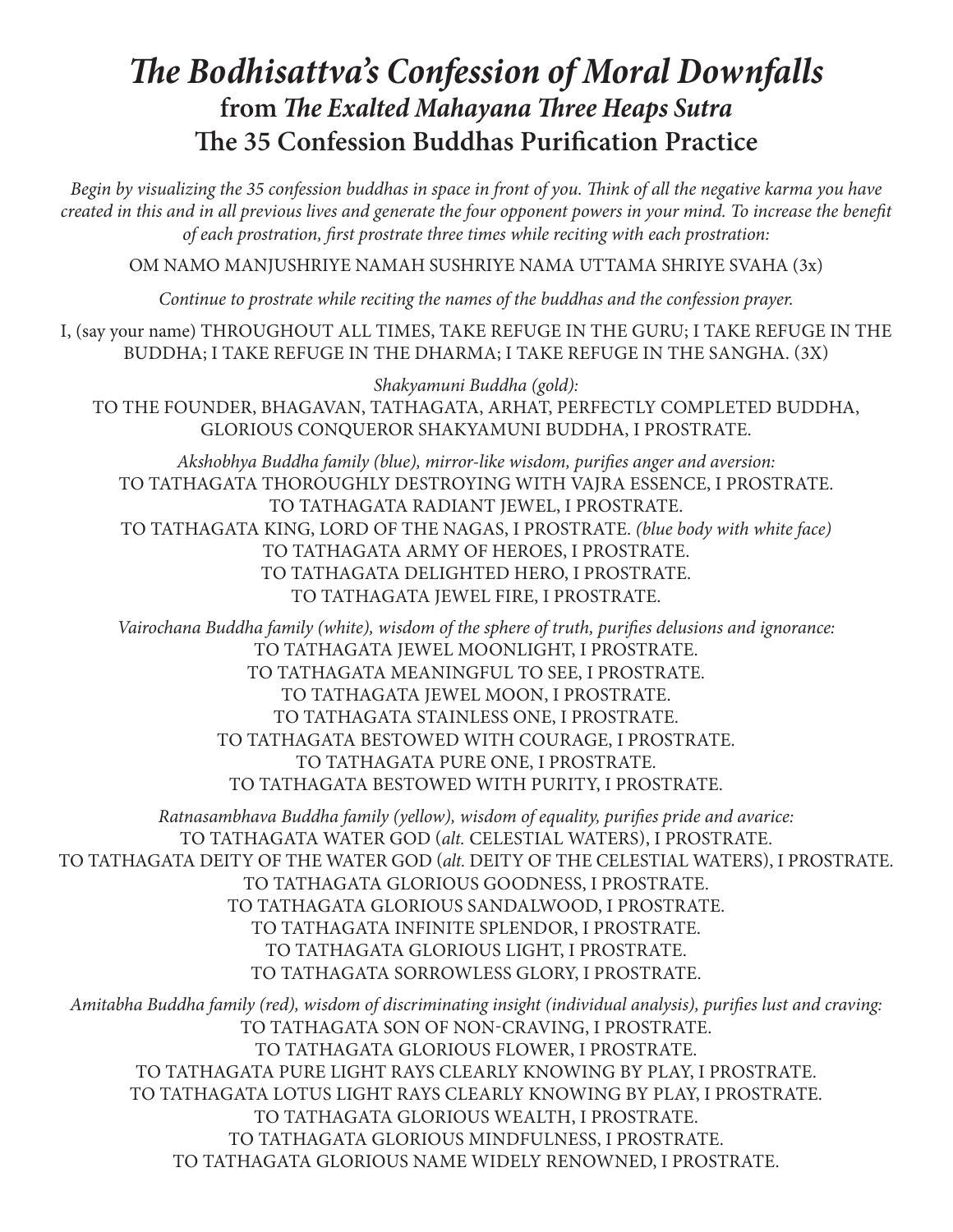*Amoghasiddhi Buddha family (green), wisdom of achieving activities, purifies jealousy and envy:* TO TATHAGATA KING HOLDING THE VICTORY BANNER OF FOREMOST POWER, I PROSTRATE. TO TATHAGATA GLORIOUS ONE TOTALLY SUBDUING, I PROSTRATE. TO TATHAGATA UTTERLY VICTORIOUS IN BATTLE, I PROSTRATE. TO TATHAGATA GLORIOUS TRANSCENDENCE THROUGH SUBDUING, I PROSTRATE. TO TATHAGATA GLORIOUS MANIFESTATIONS ILLUMINATING ALL, I PROSTRATE. TO TATHAGATA ALL-SUBDUING JEWEL LOTUS, I PROSTRATE. TO TATHAGATA, ARHAT, PERFECTLY COMPLETED BUDDHA, KING OF THE LORD OF MOUNTAINS, FIRMLY SEATED ON JEWEL AND LOTUS, I PROSTRATE. (3X)

All those [you thirty-five buddhas] and others, as many tathagatas, arhats, perfectly completed buddhas as there are existing, sustaining, and residing in all the world systems of the ten directions; all you buddha-bhagavans, please pay attention to me.

In this life and in all the states of rebirth in which I have circled in samsara throughout beginningless lives, whatever negative actions I have created, made others create, or rejoiced in the creation of; whatever possessions of stupas, possessions of the Sangha, or possessions of the Sangha of the ten directions that I have appropriated, made others appropriate, or rejoiced in the appropriation of; whichever among the five actions of immediate (retribution) I have done, caused to be done, or rejoiced in the doing of; whichever paths of the ten non-virtuous actions I have engaged in, caused others to engage in, or rejoiced in the engaging in: whatever I have created, being obscured by these karmas causes me and sentient beings to be born in the hell realms, in the animal realm, and in the preta realm; in irreligious countries, as barbarians, or as long-life gods; with imperfect faculties, holding wrong views, or not being pleased with Buddha's descent. In the presence of the buddha-bhagavans, who are transcendental wisdom, who are eyes, who are witnesses, who are valid, and who see with omniscient consciousness, I am admitting and confessing all these negativities, I will not conceal them nor hide them, and from now on in the future I will abstain and refrain from committing them again.

All buddha-bhagavans, please pay attention to me. In this life and in all other states of rebirth in which I have circled in samsara throughout beginningless lives, whatever roots of virtue I have created by generosity, even as little as giving just one mouthful of food to a being born in the animal realm; whatever roots of virtue I have created by guarding morality; whatever roots of virtue I have created by following pure conduct; whatever roots of virtue I have created by fully ripening sentient beings; whatever roots of virtue I have created by generating bodhichitta; and whatever roots of virtue I have created by my unsurpassed transcendental wisdom: all these assembled and gathered, combined together, I fully dedicate to the unsurpassed, the unexcelled, that higher than the high, that superior to the superior. Thus, I completely dedicate to the highest, perfectly complete enlightenment.

Just as the previous buddha-bhagavans have fully dedicated, just as the future buddha-bhagavans will fully dedicate, and just as the presently abiding buddha-bhagavans are fully dedicating, like that I too dedicate fully.

I confess all negativities individually. I rejoice in all the merits. I urge and implore all buddhas to grant my request: may I receive the highest, most sublime transcendental wisdom.

To the conquerors, the best of humans — those who are living in the present time, those who have lived in the past, and those who will likewise come — to all those who have qualities as vast as an infinite ocean, with hands folded, I approach for refuge.

## *Colophon:*

*The Bodhisattva's Confession of Moral Downfalls is based on an original translation by Lama Zopa Rinpoche and was extracted from a booklet of the same name, Kopan Monastery, Nepal.*

*All elements herein were revised and edited for the FPMT Prayer Book by the FPMT Education Department and its Editorial Board (Ven. Thubten Dondrub and Ven. George Churinoff) in December 2000. All prayers and mantras have been checked for accuracy against the original Tibetan.*

All errors are entirely the responsibility of the editor.

The information related to the Dhyani Buddha families was added by CM based on the teaching of Ven. Thubten Chodron.